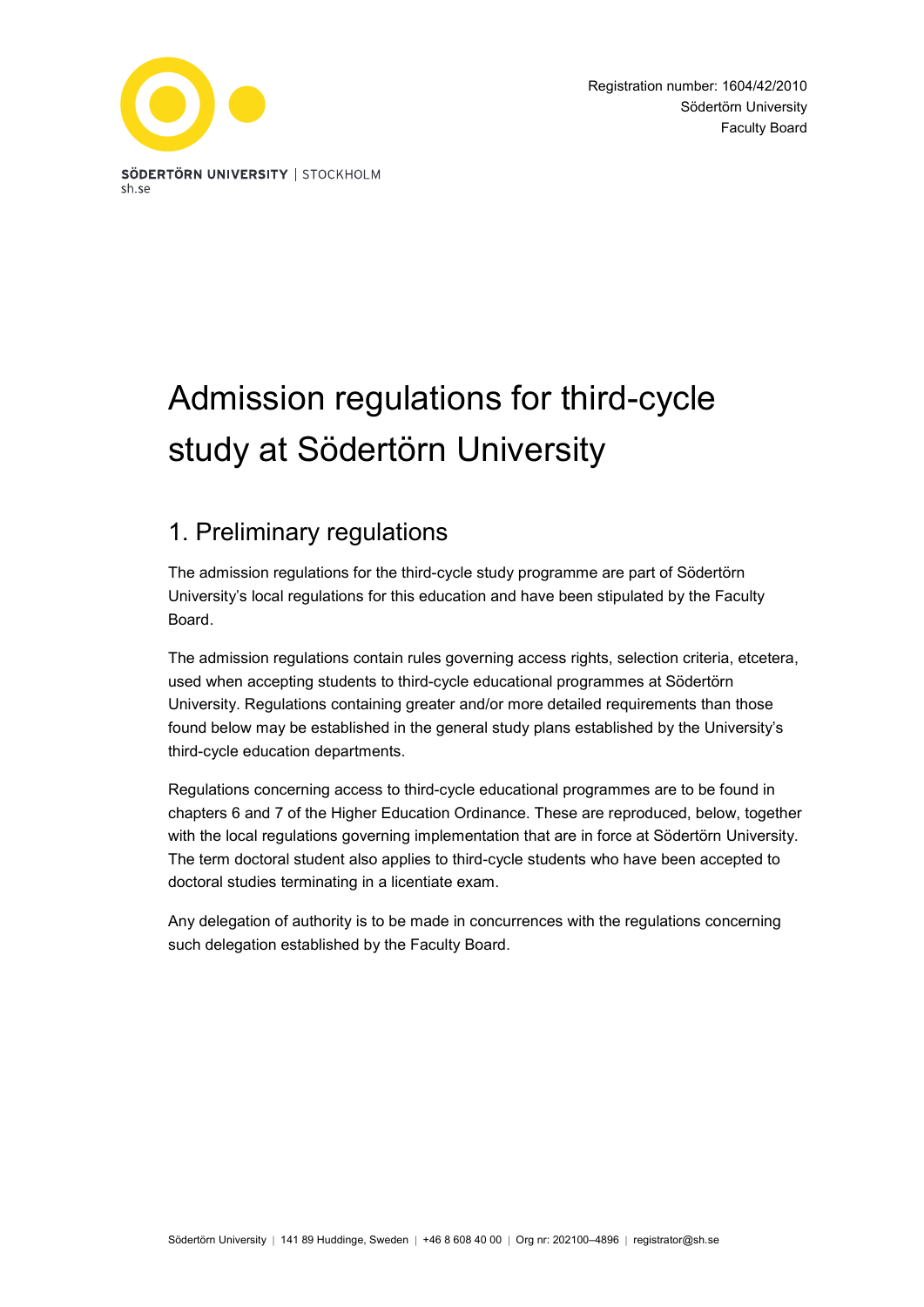# 2. Admission to third-cycle educational programmes

# 2.1. Information concerning available doctoral student positions

## **Legislative decrees**

#### **Higher Education Ordinance chapter 6**

**Section 3** Students must be given access to both study guidance and vocational counselling. The higher education institution (HEI) must ensure that any person who intends to begin university education has access to the relevant information concerning that education.

The HEI shall also ensure that students have ready access to regulations pertaining to admission. The HEI's admission regulations include those regulations that the HEI applies in matters concerning application to studies, general entry requirements, selection criteria and on how decisions are made and how they can be appealed. (*Regulation 2010:1064*).

#### **Higher Education Ordinance chapter 7**

**Section 37** Questions pertaining to admission are decided by the HEI. Those seeking admission to a third-cycle educational programme must apply within the time frame and in accordance with the procedure laid down by the HEI.

When an HEI decides to admit one or more doctoral students, it must make this known by providing information thereon through advertising or the equivalent thereof. However, this type of announcement need not be made:

- 1. when the student admitted is supposed to enter into and complete his or her education within the context of employment with an employer other than the HEI,
- 2. when a doctoral student is admitted who has already started his or her third-cycle study programme at some other HEI, or
- 3. if there are similar special reasons. (*Regulation 2006:1053*).

#### **Guidelines for local implementation**

- Admission to third-cycle study programmes should normally take place collectively and at one time, once the number of available places has been ascertained. This applies not only to doctoral studentships but to other kinds of doctoral positions, as well.
- Doctoral positions must be announced on the website of the concerned academic area and on that of the third-cycle department, on the central website of the HEI, on bulletin boards and, when this seems appropriate, in the daily newspapers. Internal announcements at the Baltic and East European Graduate School (BEEGS) must be published on the website for the Centre for Baltic and East European Studies (CBEES). Under normal conditions, doctoral positions must also be announced internationally.
- Doctoral positions should be announced, primarily, at fixed times each year.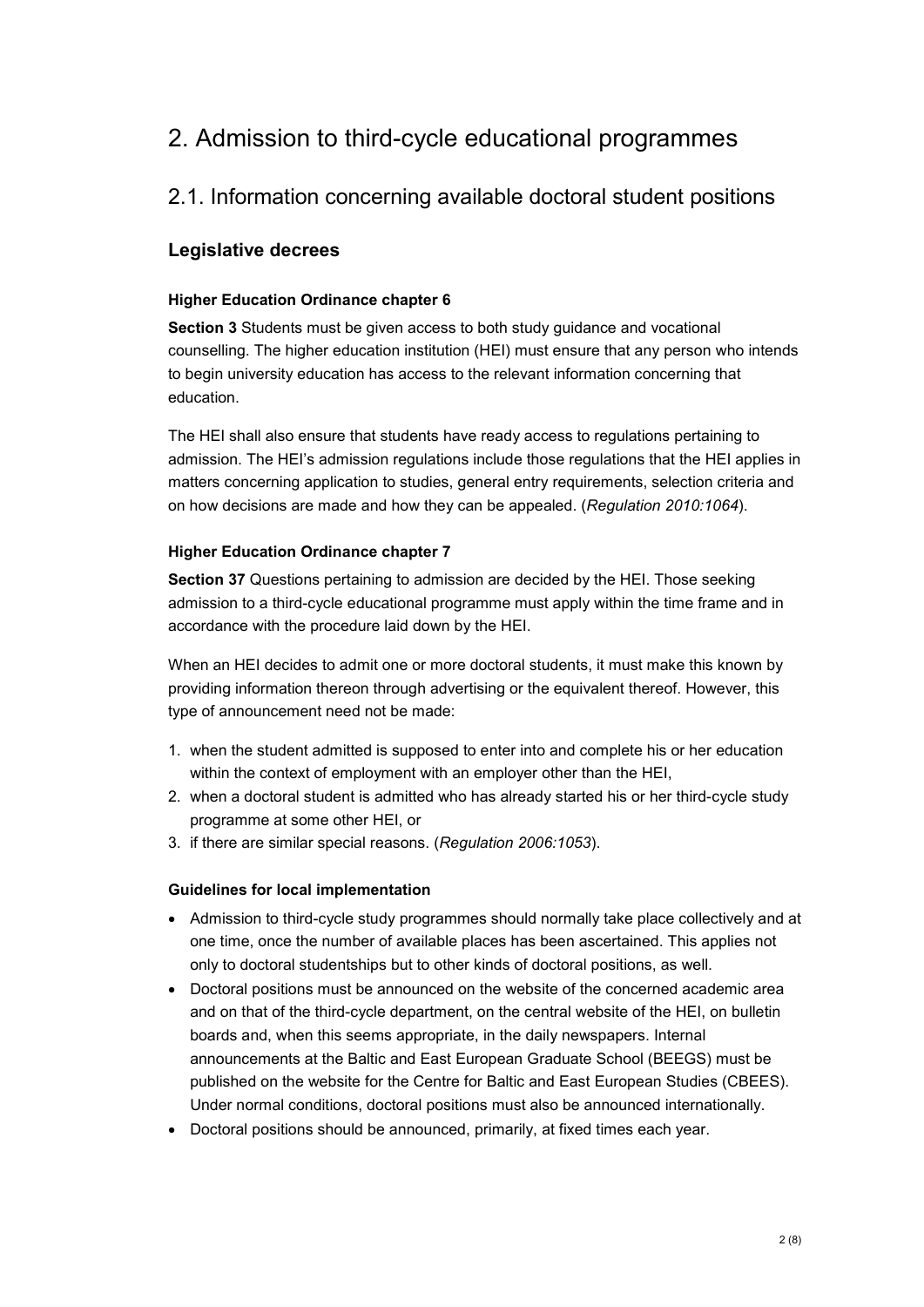- All announcements of vacant positions must be handled by the Faculty Board. The concerned third-cycle departments submit suggestions to the area for processing within the appropriate academic area. Announcements are monitored and their quality assured in order to ensure that existing regulations are brought to bear.
- If the HEI announces a vacant place in a third-cycle educational programme and if a doctoral studentship at the HEI is linked to this vacancy, the studentship must be advertised in the same announcement.
- The application for admission to the educational programme also functions as an application to the doctoral studentship, if this is specified in the announcements.
- There are special cases when a notification need not be made; for example, in those cases where the applicants have scholarships or other financing of their own.
- If, in other than the above-mentioned cases, a person submits an application for the educational programme, the Faculty Board must immediately decide either that the applicant cannot be accepted or advertise the vacant third-cycle study programme place for which the applicant has applied.

# 2.2. Admission procedure

### **Legislative decrees**

#### **Higher Education Ordinance chapter 7**

**Section 35** In order to be admitted to a third-cycle programme, the applicant must:

- 1. fulfil both the general entry requirements and the special requirements stipulated by the HEI, and
- 2. in other respects be judged to have the capacity to benefit from third-cycle university education. (*Regulation 2010:1064*).

**Section 39** An individual fulfils the general entry requirements for the third-cycle educational programme when he or she:

- 1. has completed a second-cycle degree,
- 2. has completed HEI courses worth at least 240 HEI credits, of which at least 60 are for second-cycle courses, or
- 3. in some other manner, in this country or abroad, has acquired the equivalent qualifications.

The HEI may exempt an individual applicant from fulfilling the general entry requirements, if there are special grounds for doing so. (*Regulation 2010:1064*).

#### **Guidelines for local implementation**

An application for admission to third-cycle programmes must be submitted to the HEI.

Admission to a place in an educational programme must be handled within the concerned third-cycle educational area, which ranks applicants according to criteria stipulated in the general study plan for the third-cycle department and in chapter three of this text. Whenever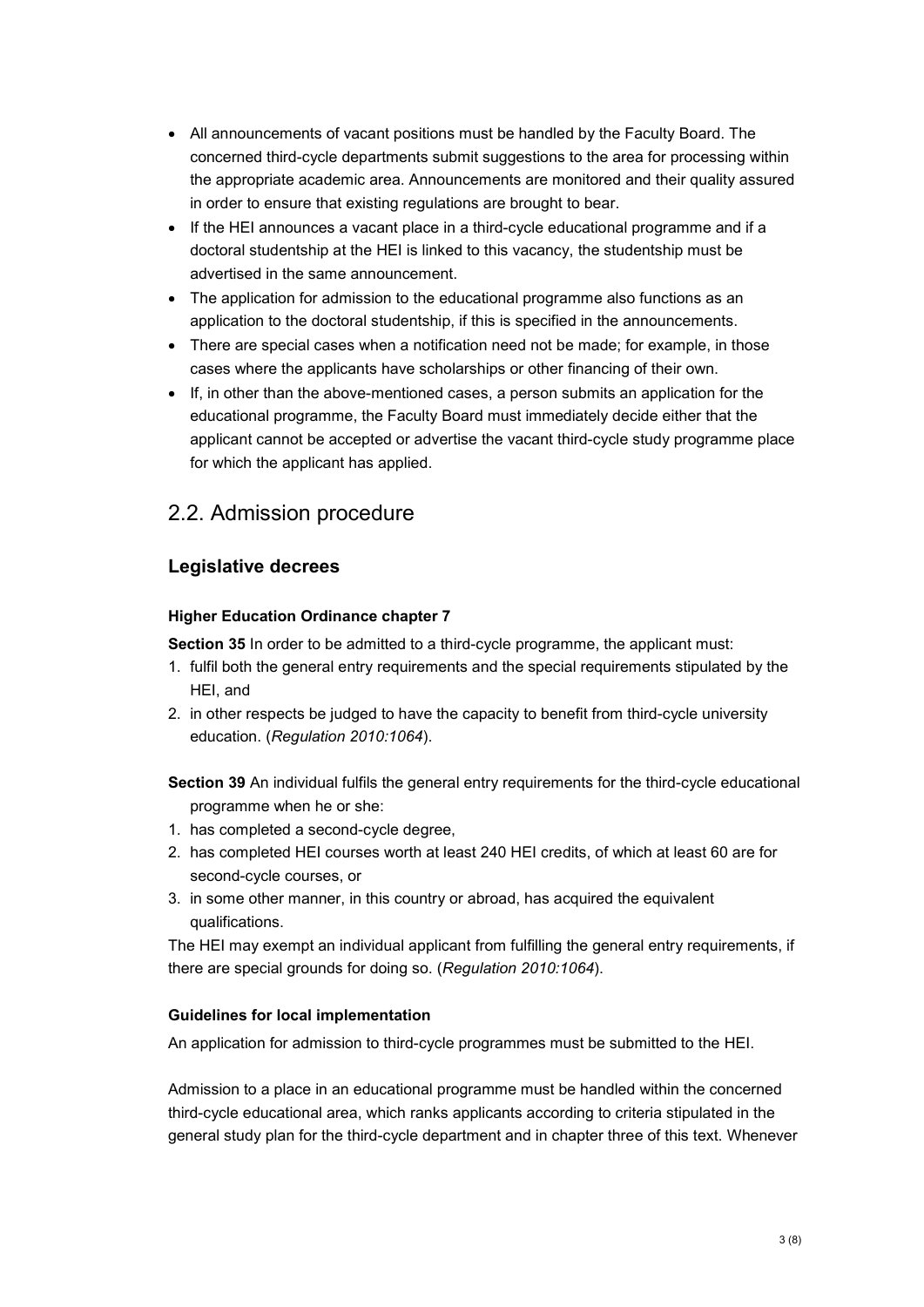an area includes more than one third-cycle department, the matter must first be referred to the department concerned.

During the admission of doctoral students to Södertörn University's active graduate schools, a representative of the graduate school concerned must participate in the admission process at the area level.

Those involved in processing admissions must be well acquainted with the current regulations. Doctoral students must be represented in the preparatory process.

Decisions on admission are taken by the Faculty Board after preliminary processing has been done within the concerned third-cycle education area. In cases when the area includes more than one third-cycle department, the issue is first processed within the department concerned.

The applicant's qualifications must be checked before admission. The Faculty Board's decision on whether to approve or reject the application must be documented in writing in order to safeguard the doctoral students' legal rights in connection with the admission procedure. The third-cycle education area must provide written documentation showing who has or have dealt with the applications, and specify the authority that appointed them.

# 2.3. Financing of studies

#### **Legislative decrees**

#### **Higher Education Ordinance chapter 7**

**Section 36** The HEI may only accept for **third-cycle education** applicants who have been granted doctoral studentships or who are awarded student grants for doctoral students. The HEI may, however, accept applicants who have some other form of student financing, if, in the opinion of the HEI, such financing is sufficient for the completion of a third-cycle study programme and the applicant will be able to devote sufficient time to his or her studies to complete them within the four-year period that is specified for a licentiate or a licentiate in fine arts and the eight years specified for a doctoral degree or a doctoral degree in fine arts. (*Regulation 2010:1064*).

#### **Local guidelines for implementation**

- As a rule, doctoral students at Södertörn University must be offered studentships to finance their studies. In general, faculty resources and external research grants cover the expense of this.
- Before a final decision to admit a student is made, the relevant head of the school or the director of CBEES must ensure that a financing plan is in place.
- The financing plan must thereafter be maintained as an appendix to the individual study plan for the entire duration of the third-cycle education. The appendix details the financing of each consecutive semester of the third-cycle education.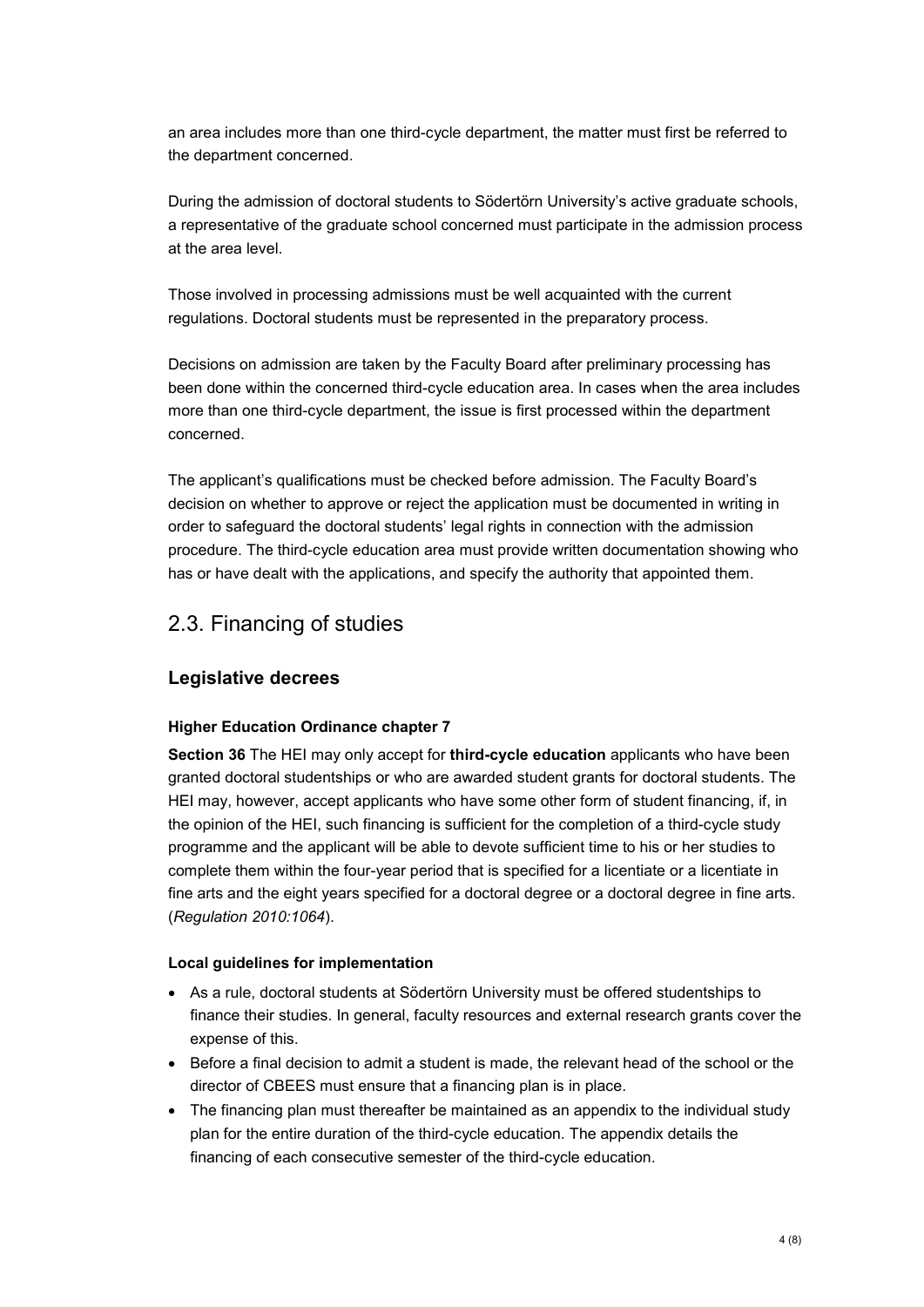- The Faculty Board assesses the financing plan as well as the individual study plan at least once each year.
- For students with alternative financing, a contract must be signed with the party doing the financing (business, authority, other HEI etcetera). In cases where the financing takes place within the context of employment outside of the university, the manager of the business in question must approve the entire study plan in order to thus certify that the education can take place as described.
- Only in exceptional cases can doctoral students on stipends be accepted, and only on the condition that these students can be offered the same conditions as doctoral students with studentships when it comes to insurance coverage etcetera.
- In cases when an applicant has financing for his or her studies other than through a doctoral studentship, the decision to admit must be appraised with special care, in order to safeguard the doctoral student's legal rights. The decision is taken by the Faculty Board and cannot be delegated.
- Applicants who cannot obtain doctoral studentships and who have no other acceptable source of funding cannot be admitted to third-cycle study programmes.

# 2.4. Admission to the third-cycle programme to obtain a licentiate degree

Admission to a third-cycle study programme can be done with either a doctoral degree or a licentiate as the final goal.

## **Local guidelines for implementation**

- Admission to a third-cycle study programme with a licentiate as the final goal must be considered an exception from the norm and should therefore be scrutinised with exceptional care. The decision concerning this type of admission is made by the Faculty Board and cannot be delegated.
- If a student who has been accepted to a licentiate study programme applies for a admission to third-cycle studies in order to obtain a doctoral degree, he or she must have his or her application evaluated in competition with other doctoral degree candidates.

# 2.5. Claiming credits during the selection process

## **Legislative decrees**

#### **Higher Education Ordinance chapter 6**

**Section 6** If a student at one Swedish HEI has completed a number of HEI courses with passing grades, the student has the right to claim credits for these courses at another Swedish HEI. This, however, does not apply if there are significant differences between the two types of study programmes.

This also applies to students who have completed courses with passing grades: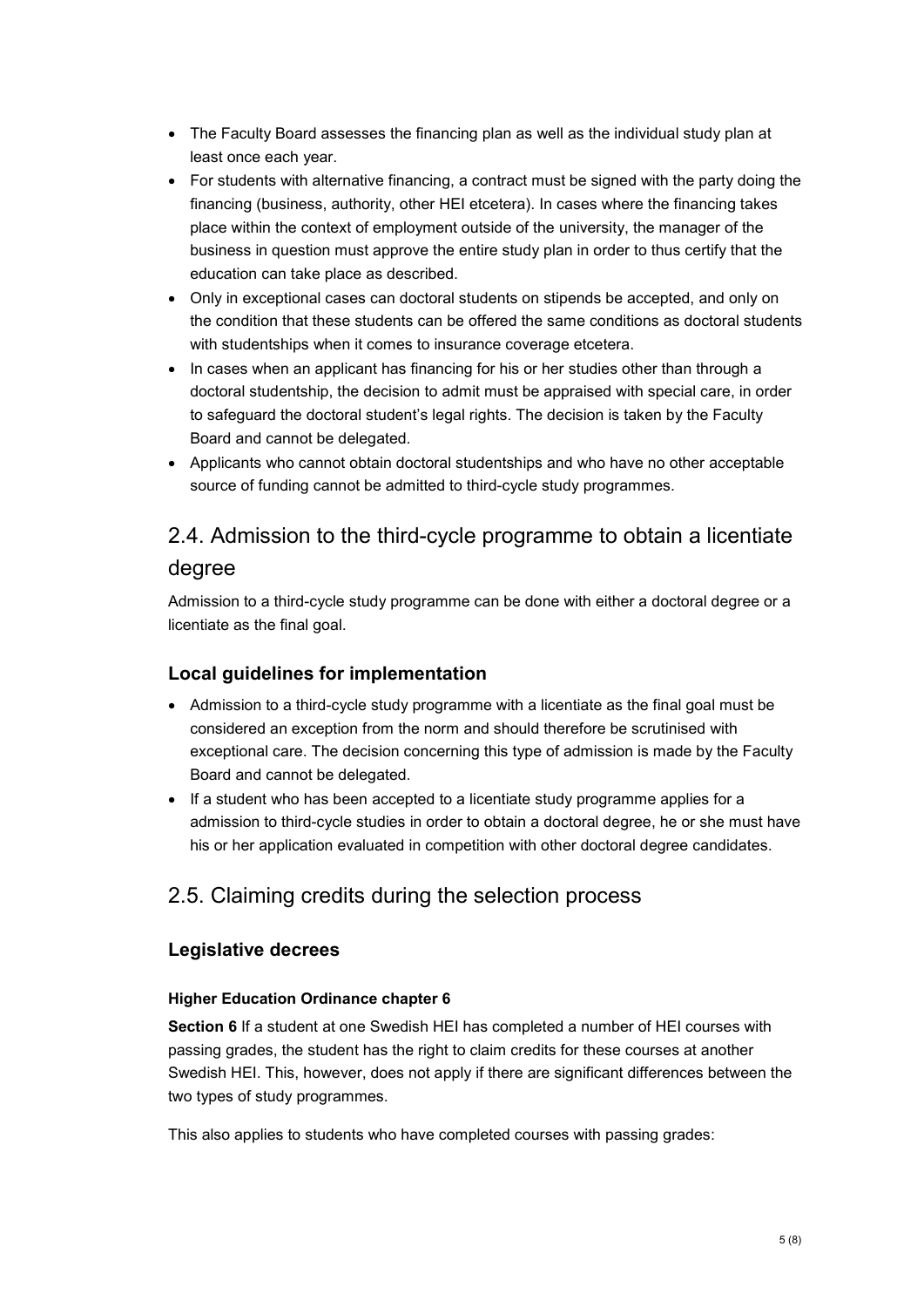- 1. at a university or other educational institution for higher education in Denmark, Finland, Iceland or Norway, or in some other country that adheres to The Council of Europe's Convention of April 11 1997 concerning the acceptance of documentation of higher education within the European region, or
- 2. at NHV Nordic School of Public Health. (*Regulation 2006:1053*).

**Section 7** A student has the right to claim credits for types of education other than those specified in Section 6, if the knowledge and skills that the student claims to possess are of a character and scope that on the whole complement the educational programme towards which they are intended to apply. A student may also be granted credits for knowledge and skills acquired on the job market. (*Regulation 2006:1053*).

**Section 8** The HEI must assess whether prior education or vocational activities can be claimed as credits. Only those who are students can claim such credits, unless stipulated otherwise in law or regulation. (*Regulation 2010:1064*).

#### **Higher Education Ordinance chapter 7**

**Section 41** When a choice is made between applicants who all fulfil the requirements stipulated in Section 35 and Section 36, the applicants' capacity to benefit from the university education must be taken into account.

The HEI decides the basis on which the student's capacity to benefit from third-cycle university education must be evaluated.

The fact that an applicant is judged to have previous education or work experience which can give credits towards third-cycle education must not, however, suffice to give that applicant preference over other applicants during the selection process. (*Regulation 2010:1064*).

#### **Guidelines for local implementation**

- It is not permitted to routinely allow the student to apply credits earned during the second year of a master's degree. The Faculty Board is responsible for ensuring that applicants with master's degrees are not routinely given preference for the purpose of shortening the duration of the doctoral student's third-cycle study programme to fewer than four years.
- Credits for previous education must not be given in connection with the admission process.
- When such credits are granted, this must happen on the initiative of the student and be evaluated for each individual student and for each separate course in relation to the examination requirements of the third-cycle programme.
- The decision to grant credits for prior education is made within each area of the thirdcycle programme. Whenever the area includes more than one area-specific department, the issue is resolved within the department concerned. The Faculty Board is kept informed of the granting of credits through memorandums.
- The doctoral student can appeal a decision concerning credit-granting.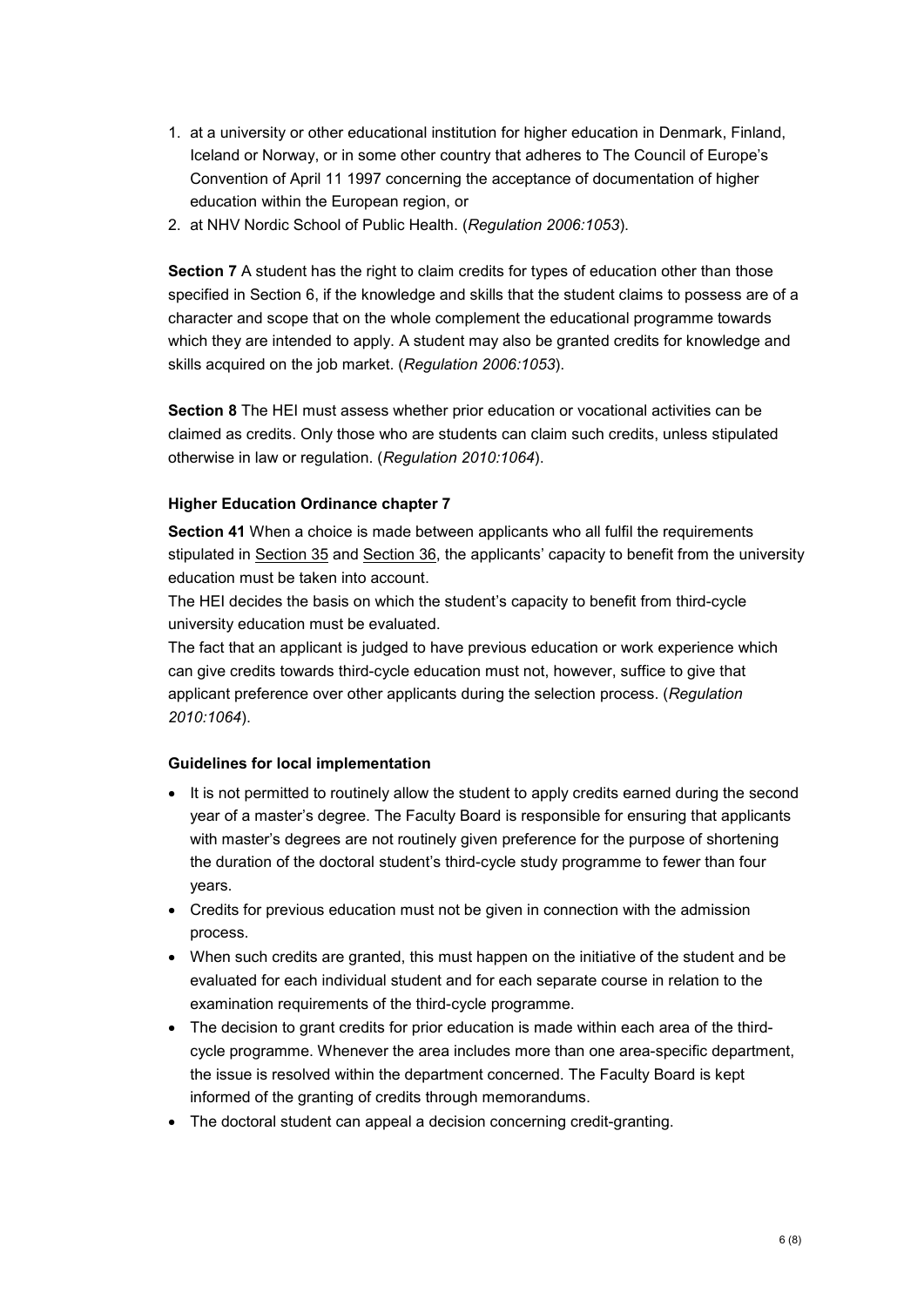# 3. Qualification requirements and criteria for selection

# **Legislative decrees**

#### **Higher Education Ordinance chapter 7**

**Section 35** In order to be admitted to a third-cycle programme, the applicant:

- 1. must fulfil both the general entry requirements and the special requirements stipulated by the HEI, and
- 2. in other respects be judged to have the skills necessary to benefit from third-cycle university education. (*Regulation 2010:1064*).

**Section 39** An individual fulfils the general entry requirements for the third-cycle educational programme when he or she:

- 1. has completed a second-cycle degree,
- 2. has completed HEI courses worth at least 240 HEI credits, of which at least 60 are for second-cycle courses, or
- 3. in some other manner, in this country or abroad, has acquired the equivalent qualifications.

The HEI may exempt an individual applicant from fulfilling the general entry requirements, if there are special grounds for doing so. (*Regulation 2010:1064*).

**Section 40** The special qualifications requested must be essential to the student's capacity to benefit from the study programme. The demands may concern:

- 1. knowledge gained from an HEI education or the equivalent,
- 2. special work experience, and
- 3. necessary language proficiencies or other requirements necessitated by the study programme.

**Section 41** When a choice is to be made between applicants who all fulfil the requirements stipulated in Section 35 and Section 36, the applicants' capacity to benefit from the thirdcycle study programme must be taken into account.

The HEI decides the basis on which the student's capacity to benefit from third-cycle study programme must be evaluated.

The fact that an applicant is judged to have previous education or previous work experience that can give credits that can be applied towards a third-cycle study programme must not, however, suffice to give that applicant preference over other applicants during the selection process. (*Regulation 2010:1064*).

#### **Guidelines for local implementation**

• The applicant must have fulfilled all entry qualification requirements by the end of the application period.